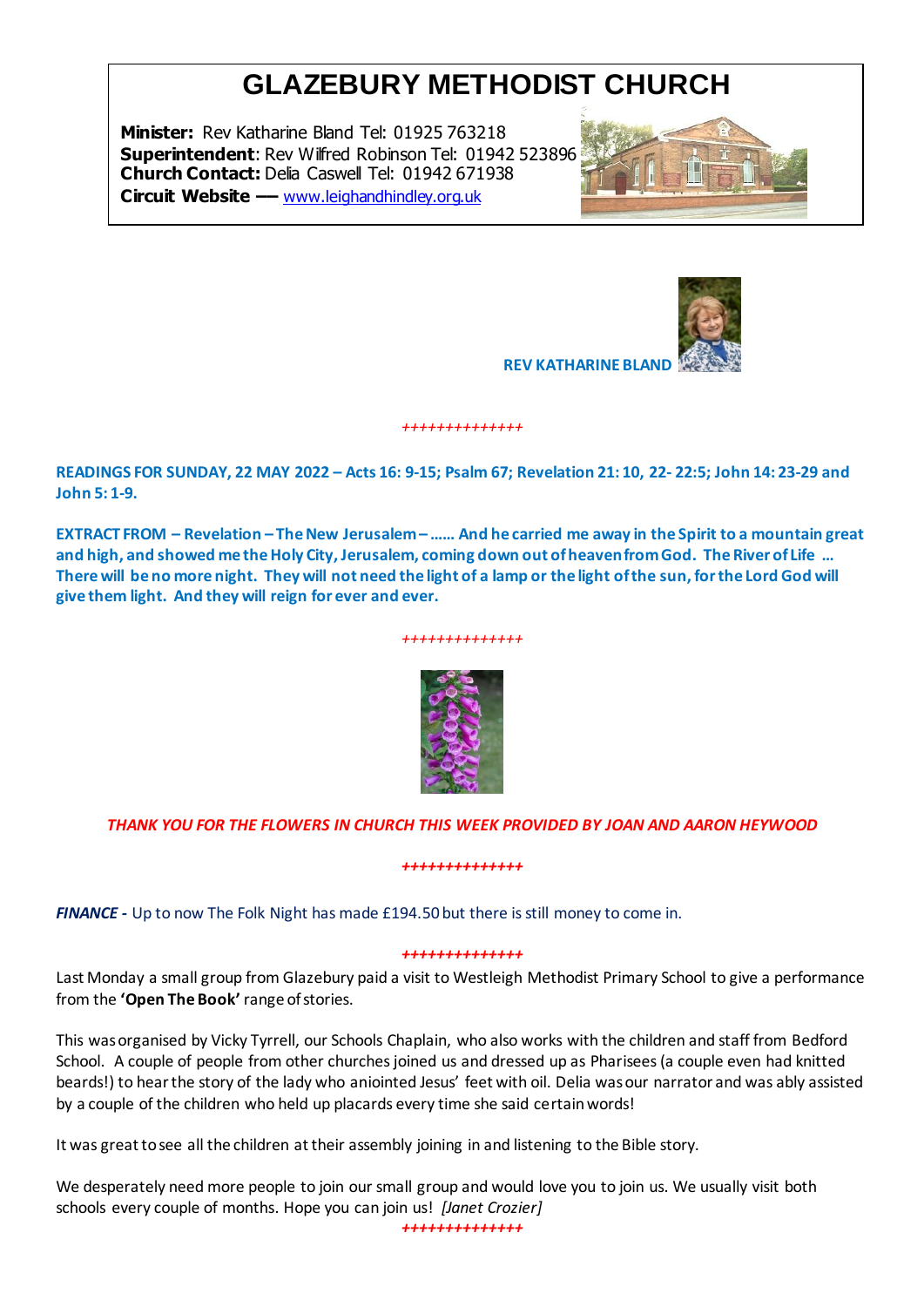## *DATES FOR YOUR DIARY:-*

**COFFEE MORNINGS** – The next Coffee Morning will be held on **Tuesday, 14 June 2022 – 10.00am – 12noon -If you can help with our Coffee Morning please contact Janet Crozier (Steward).**

*Please note that the Circuit Picnic for the Queen's Platinum Jubilee will be taking place on Saturday 4 June, 2pm to 4pm at Glazebury. More information is available on the Circuit website:* 

*<https://www.leighandhindley.org.uk/news/circuit-picnic-for-platinum-jubilee.html> Each church will provide a game for the children.*

*Bring your own food and your friends to celebrate together*.

*General Church Council Meeting – Sunday, 11 September 2022.*

*Harvest Festival – 2 October –hopefully at the allotment as last year.*

*Church Council Meeting – Thursday, 13 October 2022*

## *++++++++++++++ SERVICES AT GLAZEBURY METHODIST*

| Date    | Preacher                        | Virtual (V) or<br>Physical (P) | If you can't attend church $-$ join online by this<br>link. |
|---------|---------------------------------|--------------------------------|-------------------------------------------------------------|
|         |                                 |                                | On the Phone: Dial 0330 088 5830 on your                    |
|         |                                 |                                | telephone,                                                  |
|         |                                 |                                | When it asks for the access code, enter 935 8460            |
|         |                                 |                                | 6158#.                                                      |
|         |                                 |                                | When it asks for your ID, press #.                          |
| 22 May  | Rev John Fisher (HC) joint with | P                              | <b>Steward</b> - Delia Caswell                              |
|         | Culcheth at Glazebury           |                                |                                                             |
|         | LA/Live Stream - NOW AT         |                                | No steward required                                         |
| 29 May  | <b>CULCHETH - Brenda Litton</b> |                                |                                                             |
|         | and the Choir                   |                                |                                                             |
| 5 June  | E Smyth                         | P                              | <b>Steward - TBC</b>                                        |
| 12 June | <b>Breakfast Church/LA</b>      | P                              | <b>Steward - TBC</b>                                        |
| 19 June | Terry Wynn                      | P                              | <b>Steward - TBC</b>                                        |
| 26 June | Local Arrangement               | P                              | <b>Steward - TBC</b>                                        |

**Please be aware that there will be no streamed services from Sunday 31st July to Sunday 28th August. Streamed Services will resume from Sunday 4th September. Thomas Martin (Circuit Steward)**

#### *++++++++++++++++++*



**Please CONTINUE TO REMEMBER THE FOLLOWING in your prayers:-**

- **Eileen Groves –who is unwell.**
- **•** Brenda Dodd who is recovering from CoviD.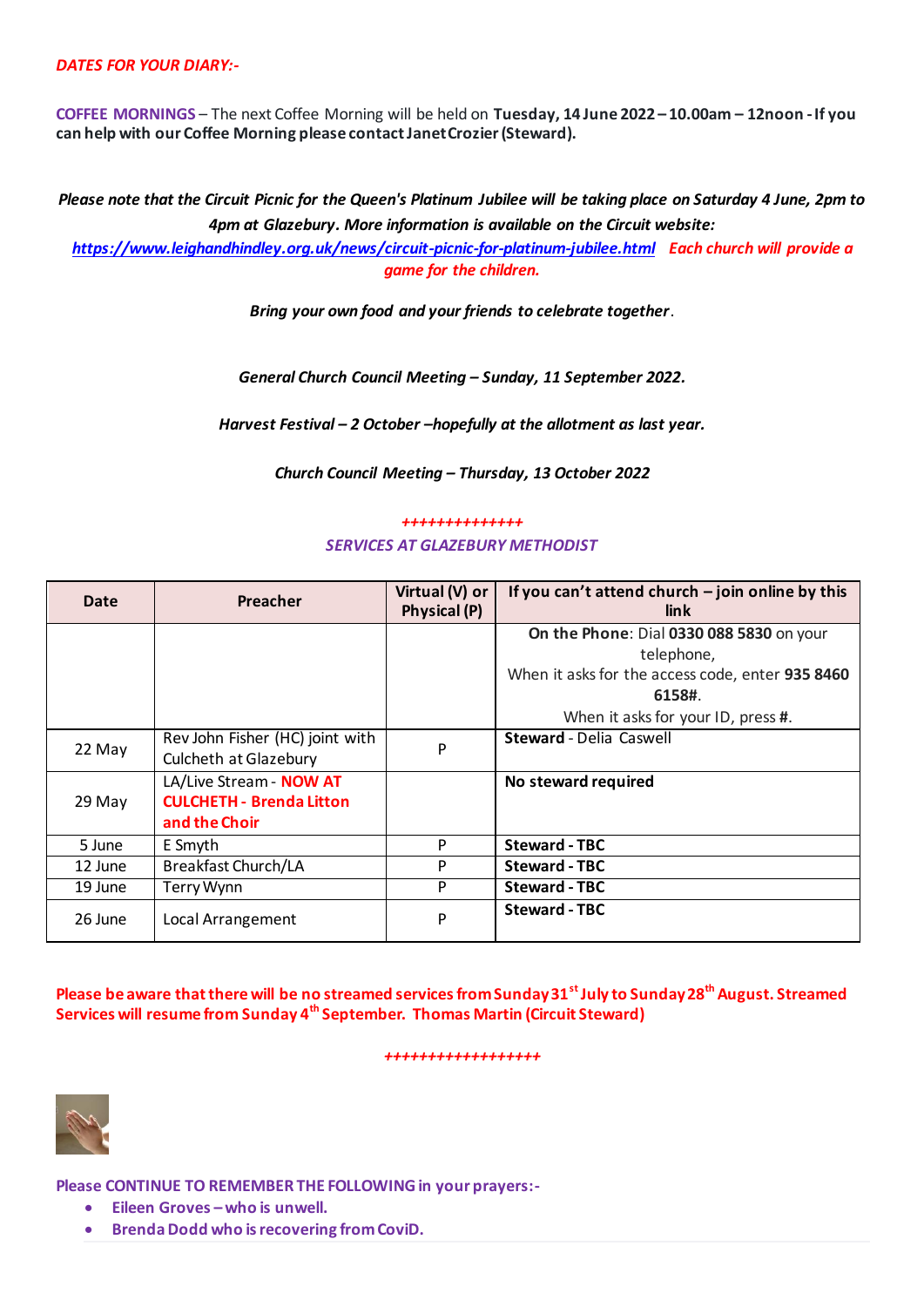**Rev Paul Martin -** You will be aware that Paul, a former Minister of this church and Circuit Superintendent, will 'sit down' as Chair of the Bolton and Rochdale District this Summer. His Farewell Service will be at the Victoria Hall, Bolton on **Sunday the 10th July at 3.00pm.** I'm sure many of us will want to go. **See notice board for more details. If you are interested in a coach please let me know. Christian Example 2018** [Christine Taylor]

#### *++++++++++++++*

## **Circuit News**

## **Circuit Administrator**

There is a vacancy within the Circuit for a Circuit Administrator. Further information can be found on the Circuit Website at [https://www.leighandhindley.org.uk/vacancies.html.](https://www.leighandhindley.org.uk/vacancies.html) Please share the information with anyone you think might be interested.

**SAFEGUARDING COURSE** - Robert Graham and myself completed a Safeguarding Course on Saturday, 14 May. The course was run by Linda Bloomfield and Carolyn Fillery – absolutely professional – Thank you Carolyn and Linda.

#### *++++++++++++++*

# *REV KATHARINE IS NOW ON HER TOUR OF THE ISLANDS AND HIGHLANDS – Katharine has posted some beautiful photos on Facebook. Even posted a lovely photo of Paul, just to prove that he is with her! She is keeping us guessing as to where she is! BUT she has been eating Cullen Skink Soup and Irn Brue cheesecake with fresh Scottish raspberries!!!! ++++++++++++++*

**Pastoral Care for the Next Three Months -** Rev Katharine is now on Sabbatical, which will last for three months. During this time Rev Wilfred Robinson will have Pastoral care for eleven churches. This is an impossible task without the help of our Pastoral Visitors. As a church family we must all take care of one another and the Pastoral Visitors will keep their eyes and ears open for those in their group. The list of groups will be on the notice board in church if you are not sure who your Pastoral Visitor is. Every one of us has the role of looking out for one another.

We pray that Rev Katharine will return refreshed, rested and renewed to continue to serve The Lord. **Delia - Pastoral Secretary**

**We are looking forward to snippets from Rev Katharine's Sabbatical via this news sheet.**

*++++++++++++++*

**THE LEADERSHIP TEAM MEETS ON A REGULAR BASIS**. **IF YOU HAVE ANY QUERIES/QUESTIONS PLEASE LET ME KNOW WHAT THEY ARE AND I WILL TAKE THEM TO THE MEETING – IT DOESN'T MATTER WHAT THE QUESTION/CONCERN MIGHT BE. WE CANNOT WORK FOR YOU IF YOU DON'T TELL US WHAT YOU MAY BE CONCERNED ABOUT!!!** *[Christine Taylor]*

## **+++++++++++++++**

## **Room / Event Bookings**

Please direct all room / event booking enquiries to Robert Graham via one of the following methods: DM via the Glazebury Methodist Church Facebook page, by email: By Phone or text: 07806 600508

*++++++++++++++*